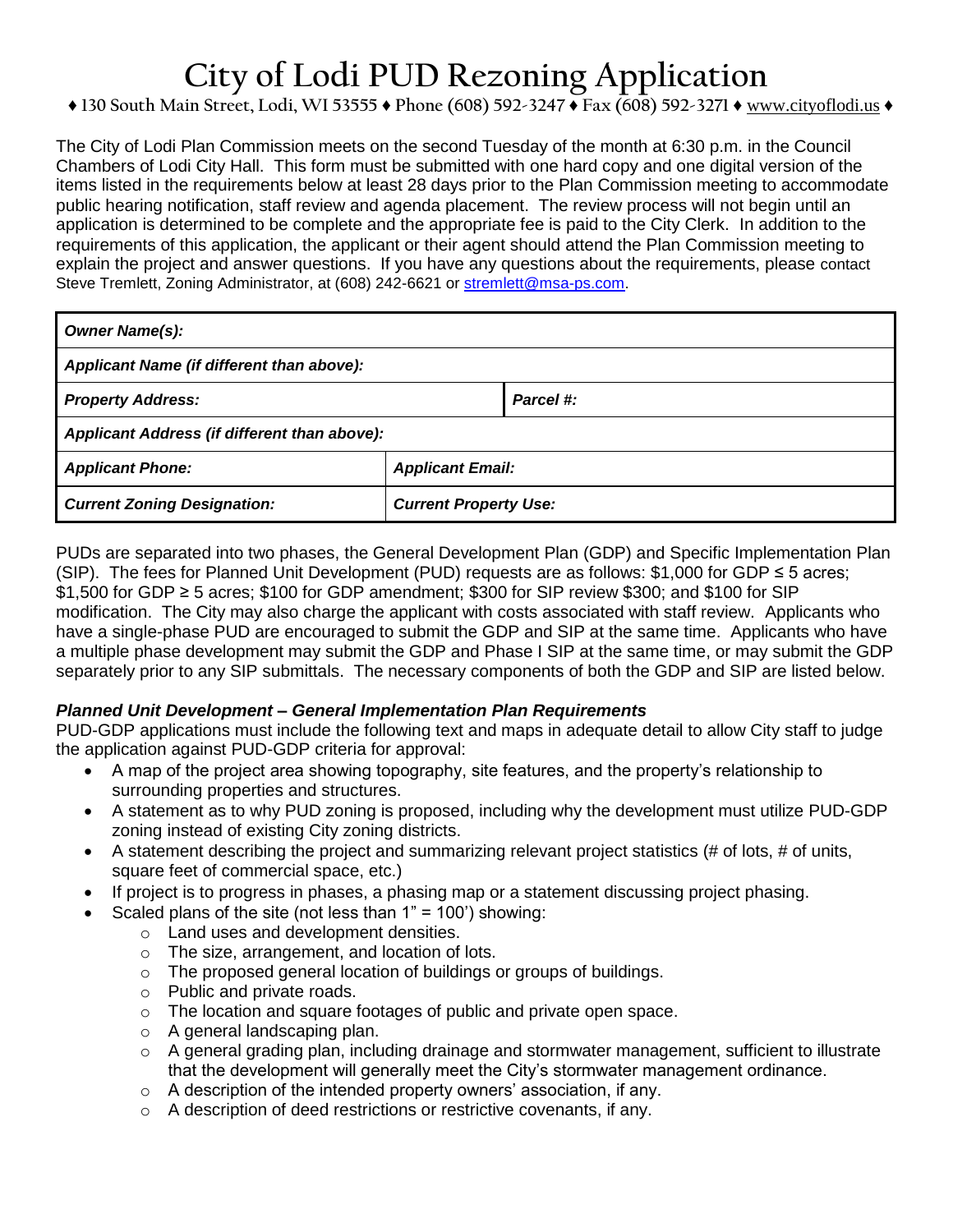The Plan Commission and/or Common Council may require other studies or plans that would aid in consideration of the proposed development. Please see the attached ordinance language for the PUD review process and the criteria for approval.

## *Planned Unit Development – Specific Implementation Plan Requirements*

PUD-SIP applications must include the following text and maps in adequate detail to allow City staff to judge the application against PUD-SIP criteria for approval:

- Map showing exact sizes and locations of structures (excepting single-family homes) and other improvements, such as utilities and roads.
- A detailed grading/drainage/stormwater management plan.
- A detailed landscaping plan that meets Article XV of Chapter 340 of City ordinances.
- A detailed parking plan meeting the requirements of §340-83 of City ordinances.
- A final plat meeting the requirements of Article IV of Chapter 300 of City ordinances (if PUD is a subdivision) or a CSM meeting the requirements of §300-12 of City ordinances (if PUD has land division of four or fewer lots).
- Developments requiring design review (commercial, industrial, institutional, and multifamily residential projects) shall also provide materials to address design review requirements of §340-20 of City ordinances:
	- $\circ$  Color building elevations, including a listing of facade materials and colors.
	- $\circ$  A lighting plan including location, pole height, luminaire type, manufacturer's specifications, and pictures/diagrams of proposed fixtures. Plan shall indicate lighting intensity in footcandles.
- Applicants requesting approval for signage shall also submit a sign plan.

The City may also charge the applicant with costs associated with staff review of a PUD-SIP. Please see the attached ordinance language for the PUD-SIP review process and the criteria for approval.

I (we) certify that above plans and materials submitted herewith are true to the best of my (our) knowledge and belief. I (we) consent to the entry in or upon the premises described in this application by any authorized official of the City of Lodi for the purpose of securing information, and posting, maintaining and removing such notices as may be required by law.

## *Applicant Signature: \_\_\_\_\_\_\_\_\_\_\_\_\_\_\_\_\_\_\_\_\_\_\_\_\_\_\_\_\_\_\_\_\_\_\_\_\_\_\_\_\_\_\_\_\_ Date: \_\_\_\_\_\_\_\_\_\_\_\_\_\_\_\_\_\_*

**Owner Signature:** *Date:* **Date:** *Date: Date:* **<b>***Date: Date: Date: Date: Date: Date: Date: Dete: Dete: Dete: Dete: Dete: Dete: Dete: Dete: Dete: Dete* 

| <b>For Staff Use Only</b>                                                                                        |       |                              |
|------------------------------------------------------------------------------------------------------------------|-------|------------------------------|
| Date Received:                                                                                                   |       | <b>Public Hearing Date:</b>  |
| <b>Fee Amount:</b>                                                                                               | Paid? | <b>PH Publication Dates:</b> |
| Date Public Hearing Notices Mailed to Adjoining Property Owners:                                                 |       |                              |
| <b>Plan Commission Recommendation:</b> $\Box$ Denied $\Box$ Approved Subject to:                                 |       |                              |
| <b>City Council Decision:</b> $\Box$ Denied $\Box$ Approved (Ord #<br>Subject to:                                |       |                              |
| Application Approved by Zoning Administrator (for PUD<br>changes that do not constitute substantial alterations) |       | Date:                        |

P:\80s\80\00080051\Documents\Permit Applications\Lodi PUD Application\_Combined GDP SIP.Doc Updated: 8/5/2019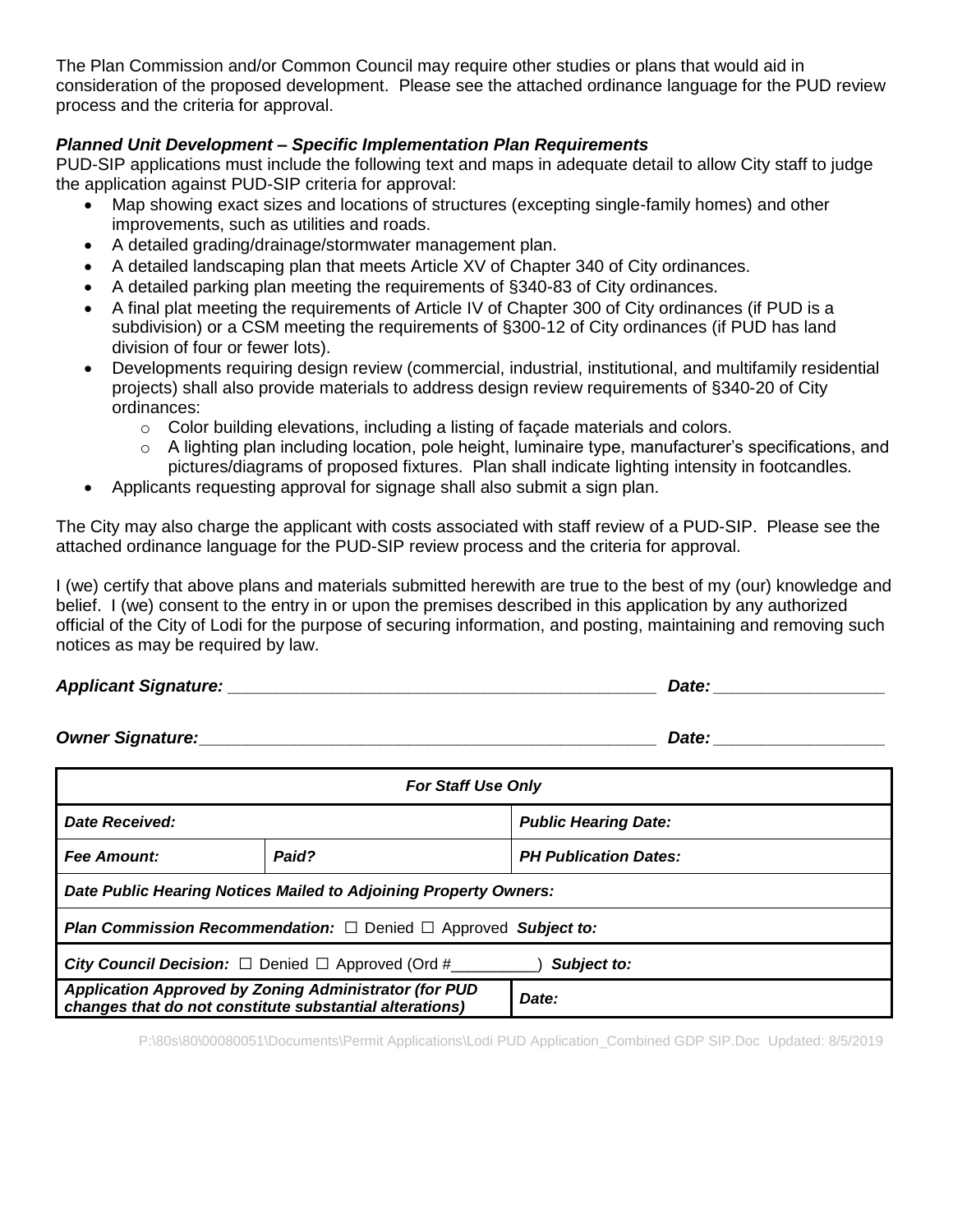# **ARTICLE IX Planned Unit Development**

# **§ 340-43 Intent.**

- A. Planned unit development (PUD) provisions are intended to encourage more efficient use of land and provision of more amenities by allowing, under certain circumstances, a more flexible means of land development and redevelopment than is otherwise permissible under the lot-by-lot restrictions of the other standard zoning districts.
- B. Planned unit development provisions are intended for application to larger and/or unique sites where a flexible approach to zoning regulations would facilitate more efficient use of the site and protection of natural resources achieved through clustering development and other innovative site planning and design techniques.
- C. Typically, PUD's enable development of portions of a site at either higher densities or with less restrictive lot provisions in exchange for preserving other portions of the site in open space or providing above normal site amenities.
- D. Condominium projects with jointly owned common spaces and/or commonly owned structural walls, roofs, or other structural elements must be approved as PUD's if, as a result of a condominium division of the land, the lot requirements of the district in which the development is located cannot otherwise be met. This requirement would apply to townhouses where the resulting lot size would be less than otherwise required.

# **§ 340-44 General application procedure.**

- A. The planned unit development application and development procedure is a two-phase process.
	- (1) General development plan (PUD-GDP).
		- (a) The initial phase is the submittal and approval of a general development plan. The PUD-GDP establishes the land uses, the permissible densities, the general land plan, the layout of public and private roads, the general landscape treatment, general grading and drainage plan, and a description of the planned phasing. The PUD-GDP should include an outline of the intended structure of the property owners' association, deed restrictions, and restrictive covenants, if applicable.
		- (b) Once a PUD-GDP is approved, the approval ordinance and the attached plans submitted by the application become the interim zoning regulations for the PUD site. Subsequent submittal of the specific implementation plan (PUD-SIP) and development must follow the PUD-GDP provisions.
	- (2) Specific implementation plan (PUD-SIP). The second phase of PUD approval is the submittal and approval of the PUD-SIP. The intent of the specific implementation plan is to provide the Plan Commission and the Common Council with a precise plan for the development of each sequential phase of the PUD.
- B. PUD-SIP's must be in substantial compliance with the interim zoning requirements and guidelines established in the PUD-GDP.
- C. A developer may either submit the PUD-SIP for the initial phase of development at the same time as the PUD-GDP or submit the PUD-SIP at a later date. A final development permit or building permit may not be issued until the PUD-SIP for that phase of the development has been approved.

# **§ 340-45 Ownership; size.**

- A. Ownership. A tract of land proposed to be developed as a PUD shall be under the control of a single owner, partnership, or corporation, where each owner agrees in advance to be bound by the conditions and regulations that will be effective within the district and to record such covenants, easements, and other provisions with the county.
- B. Size. PUD's must be at least three acres in size if the parcel is to be used for a traditional planned unit development and one acre in size if the parcel is to be used for the development of condominium townhouses.

# **§ 340-46 General development plans.**

A. PUD-GDP applicant submittal requirements. The submittal requirements and review procedure for the PUD-GDP shall be as required for other zoning districts, except that in addition to the information required for other development permits, the following information must be filed with the Zoning Administrator: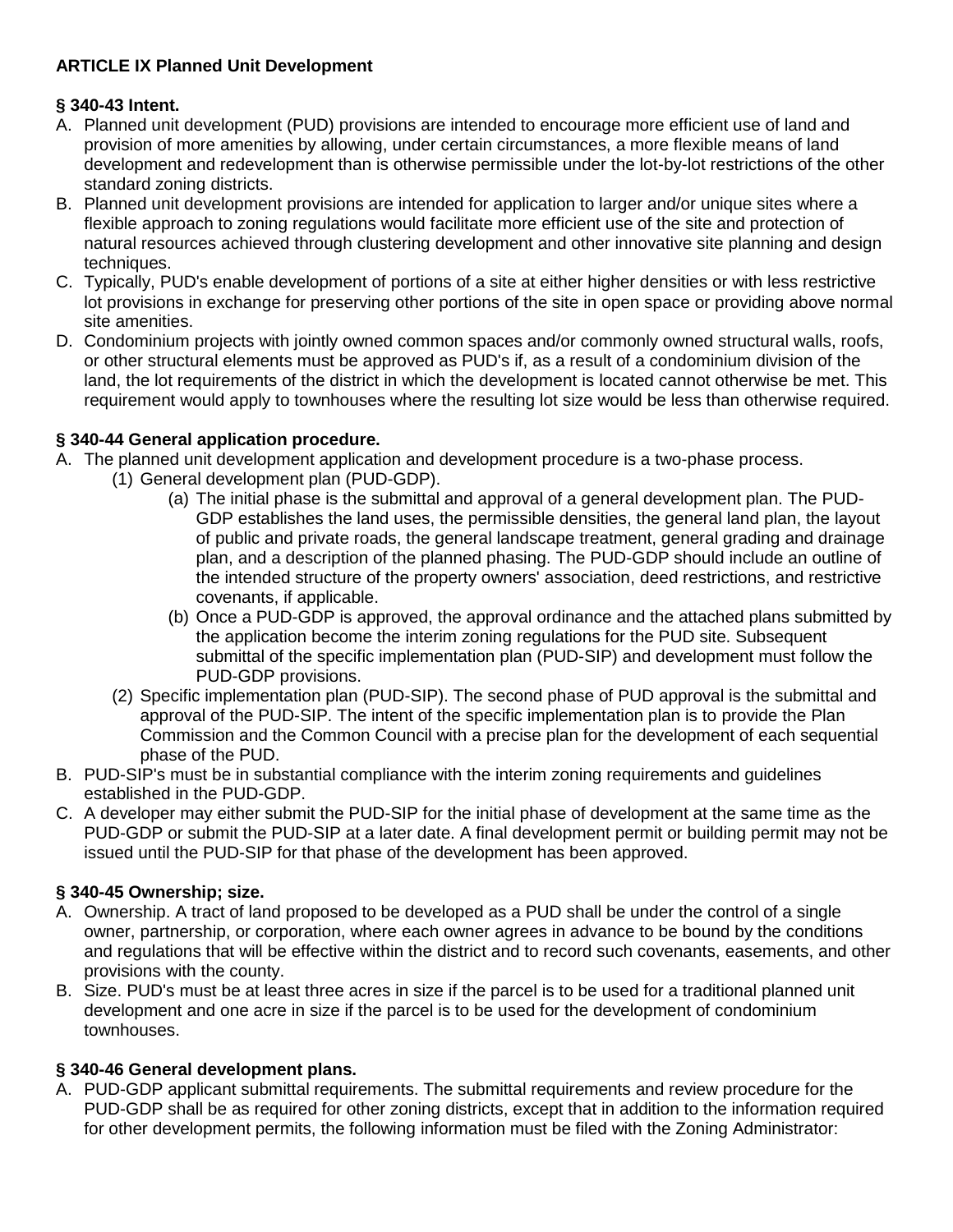- (1) A map of the project area, including its relationship to the surrounding properties, topography, or other prominent site features.
- (2) A statement as to why PUD zoning is proposed. The statement shall identify reasons why PUD zoning is preferable to development under standard zoning districts.
- (3) A scaled plan of the site at a scale of not less than one inch equals 100 feet showing:
	- (a) Land uses and development densities.
	- (b) The size, arrangement and location of lots.
	- (c) Proposed general location of buildings or groups of buildings.
	- (d) Public and private roads.
	- (e) The location of recreational areas and open space.
	- (f) General landscaping plan.
	- (g) General grading plan, including a drainage plan indicating on-site stormwater detention/retention areas and indicating the amount and location of off-site drainage.
	- (h) Statistical data on the size of the development, density/intensity of various subareas, and expected phasing or staging.
	- (i) A description of the intended organizational structure for a property owners' association, if any.
	- (j) A description of deed restrictions or restrictive covenants, if any.
- B. The Plan Commission or Common Council may require other special studies or plans that would aid in consideration of the proposed development.
- C. PUD-GDP Zoning Administrator review. Upon receipt of the application and plan, the Zoning Administrator shall refer it to other departments and agencies for review as to compliance with pertinent City standards and regulations. Within 30 days the Zoning Administrator shall recommend to the Commission approval of the proposal in the form submitted, approval with modifications, or disapproval of the proposal. The recommendation of the Zoning Administrator shall include findings of fact and shall set forth the reasons for the recommendation, specifying with particularity in what respects the plan would or would not be in the public interest, including but not limited to:
	- (1) The extent to which the plan departs from zoning and subdivision regulations otherwise applicable to the subject property, including but not limited to density, bulk, and use, and the reasons why such departures are or are not deemed to be in the public interest.
	- (2) The manner in which the plan does or does not make adequate provision for public services, drainage, traffic, and recreational amenities.
	- (3) The nature and extent of open space, the reliability and sufficiency of the proposal for maintenance and conservation of the common open space, and the adequacy or inadequacy of the amount and function of the open space in terms of the densities proposed in the plan.
	- (4) The relationship, beneficial or adverse, of the planned development project upon the neighborhood in which it is proposed to be established.
	- (5) In the case of a plan that proposes development over a period of years, the sufficiency of the terms and conditions proposed to protect and maintain the integrity of the plan.
	- (6) In built-up areas, the suitability of the proposed structures in relation to existing structures to remain and anticipated future development of the area.
	- (7) Conformity with the City of Lodi Comprehensive Plan.
- D. PUD-GDP Plan Commission review. Within 60 days after the filing of the application and after receiving the Zoning Administrator's report, the Commission shall hold a public hearing on the PUD-GDP application. Within 40 days after such hearing, the Commission shall submit its recommendations to the Council. The Commission may recommend tentative approval in whole or in part, with or without modification, or recommend disapproval.
- E. Council review. The Council shall either grant approval of the PUD-GDP application, with or without modification, or deny such application. If approved by the Council, the area of land involved shall be redesignated as a PUD-GDP by ordinance, and such ordinance shall incorporate the plan, including any conditions or restrictions that may be imposed by the Council. The PUD-GDP is an interim zoning classification which does not enable actual development until the PUD-SIP is approved.

# **§ 340-47 Specific implementation plans.**

A. PUD-SIP applicant submittal requirements. Within 12 months of approval of the PUD-GDP, the applicant shall submit a PUD-SIP with exact sizes and locations of structures and other improvements, including